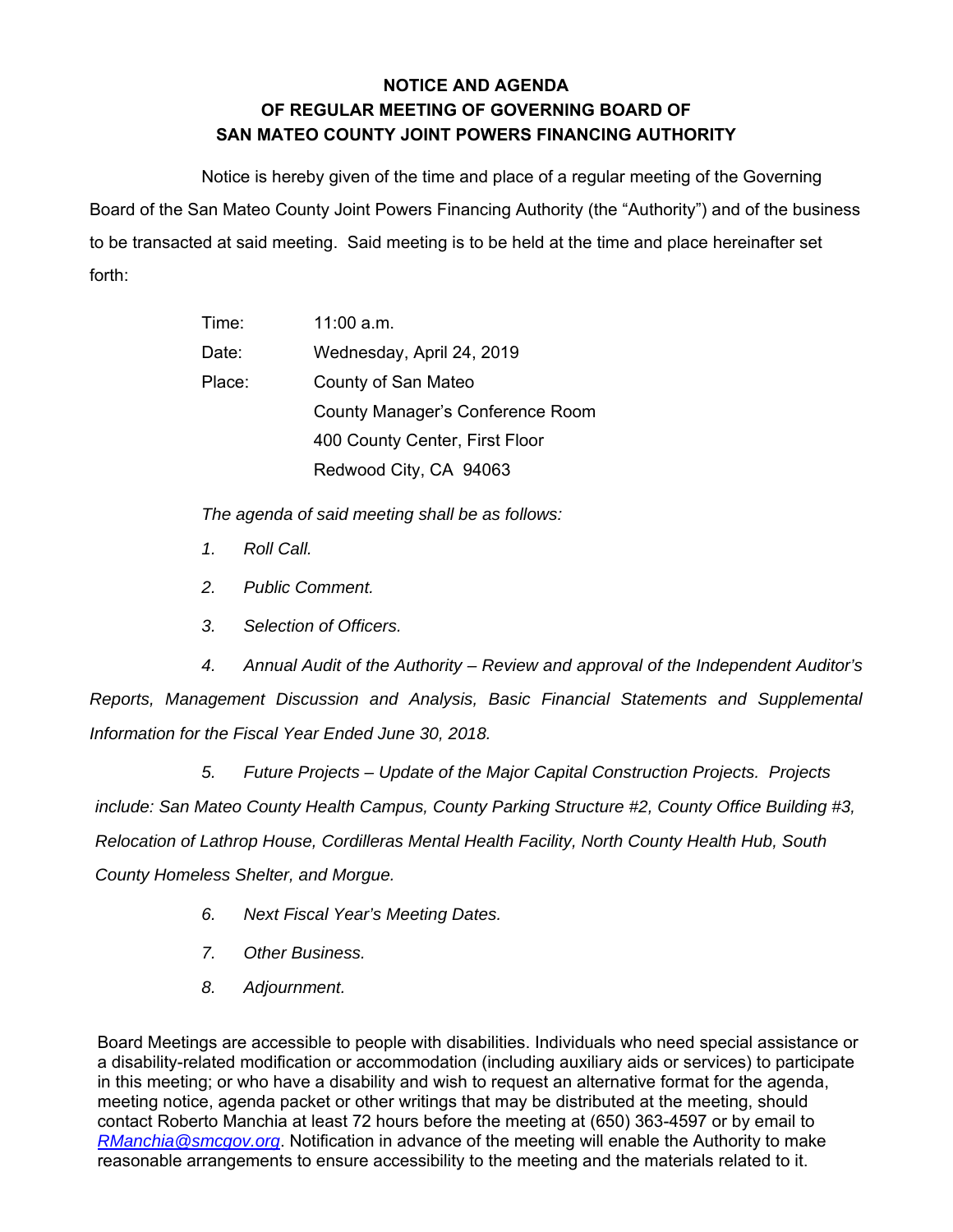## AFFIDAVIT OF POSTING AND OF MAILING OF NOTICE

STATE OF CALIFORNIA ) ss. COUNTY OF SAN MATEO )

Roberto Manchia hereby declares that he is a citizen of the United States of America, over the age of 18 years; that at all times herein mentioned he was an employee of the County of San Mateo; that acting for the Governing Board of the San Mateo County Joint Powers Financing Authority he posted on April 18, 2019 at County Government Building, 400 County Center, Redwood City, California, a location freely accessible to members of the public, and emailed on April 18, 2019 a Notice of Regular Meeting of the Governing Board, a copy of which is attached hereto, with postage thereon prepaid, addressed to each member of the Governing Board on list attached hereto; and that on said day there was regular communication by United States mail between Redwood City, California, and the addresses shown on the attached mailing list.

Dated: April 18, 2019 at Redwood City, California.

I declare under penalty of perjury that the foregoing is true and correct.

fathit